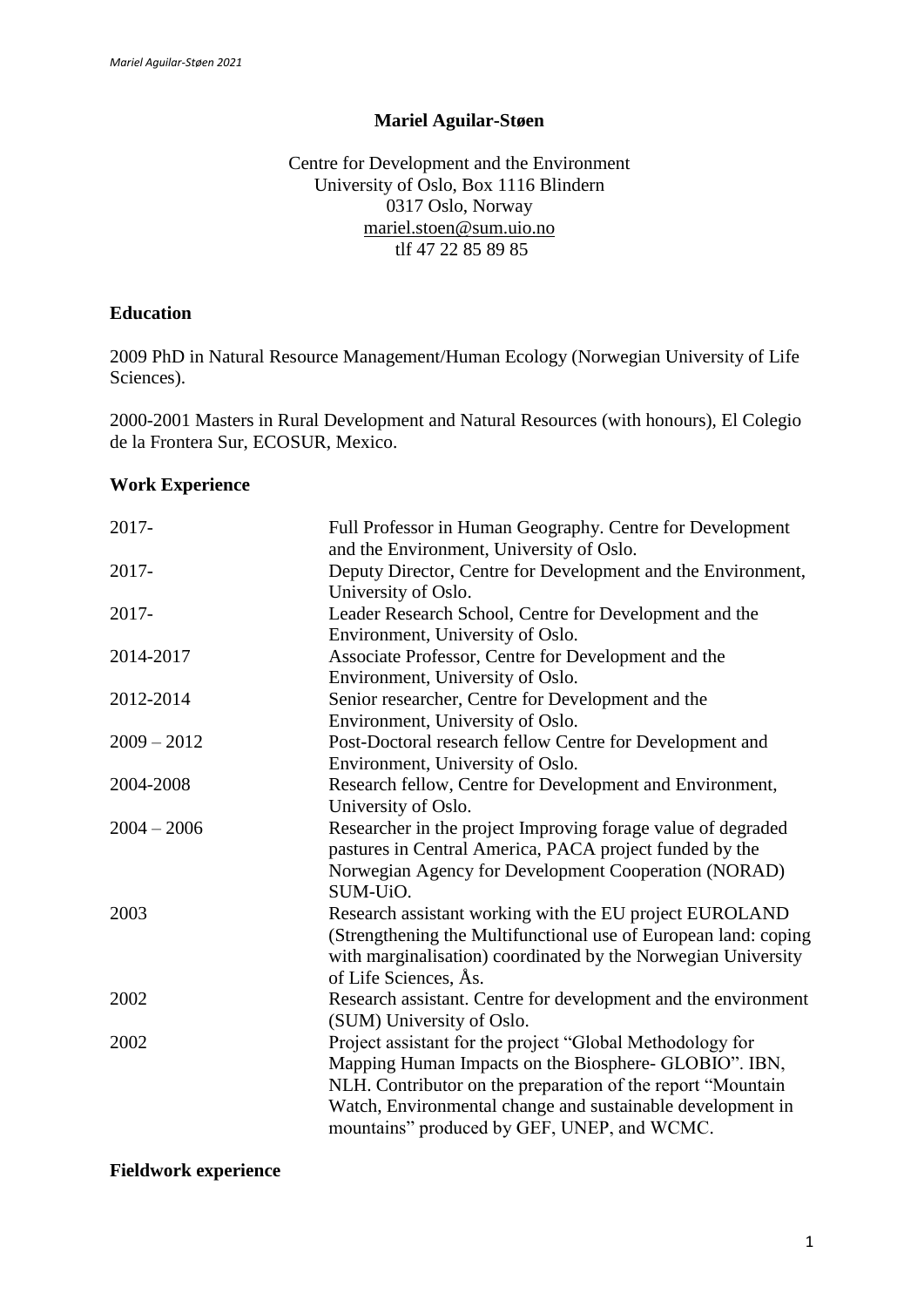I have fieldwork experience from Oaxaca and Chiapas, Mexico, Guatemala, Costa Rica, Nicaragua and Colombia.

## **Language skills**

Spanish, mother tongue. Norwegian and English fluent oral and written. Portuguese, intermediate

## **Leadership experience**

Director of the interdisciplinary Research School at SUM, with responsibility to coordinate and guide between 8 and 12 PhD candidates and associated administrative staff Member of the academic advisory board of SUM

# **1. Academic qualifications**

### **Funded research Projects**

Pandemic entanglements: the political ecology of industrial meat production in the "Pandemic Era" PANDEMEAT (2021-2025) Principal Investigator. Funded by the Research Council of Norway.

"FEMPROF – Institusjonell utforskning og endring for et mer likestilt og mangfoldig akademia» (2019-2022) Project participant. Funded by the Research Council of Norway.

"Mineral extraction and indigenous livelihoods" (2018-2019) Funded by Vetenskapsrådet, Sverige. In cooperation with Uppsala University, University of Jyväskylä, Finland, Oulu University, Finland, University of Eastern Finland

"The role of civil society in environmental governance and climate change policy making: a case study of the implementation of REDD in Bolivia" (2011-2016) Principal Investigator. Funded by the Research Council of Norway.

"Payments for Ecosystem Services (PES) in Latin America in the context of REDD"(2011- 2014) coordinated by Dr. David Barton from the Norwegian Institute of Nature Research (NINA) in collaboration with Professor Kristin Rosendal from the Fridtjof Nansen´s Institute and SUM in Norway, Dr. Adriana Chacon from CATIE in Costa Rica, Dr. Antonio Solate from CIPAV in Colombia. Funded by the Research Council of Norway.

"Environmental Governance in Latin America" (2011-2014) coordinated by the Centre for Latin American Study and Documentation, Universiteit van Amsterdam (CEDLA, UvA) the Netherlands. The project includes partners from three European universities (ICTA-UAB in Barcelona, IRD in France and SUM in Oslo) and six Latin American universities (CLACSO, Argentina; CDS-UnB, Brazil; UAM-Xoc Mexico; IDEA-USACH, Chile, IIGG, Argentina and UASB-SQ, Ecuador). I specifically work with the issue of REDD and PES in coordination with Dr. Fabiano Toni from CDS-UnB, Brazil. Funded by the European Union.

The effects of migration and remittances on land use in rural Guatemala and Mexico: Is there a forest transition? (MIRLU) (2009-2012) Principal Investigator. Funded by the Research Council of Norway.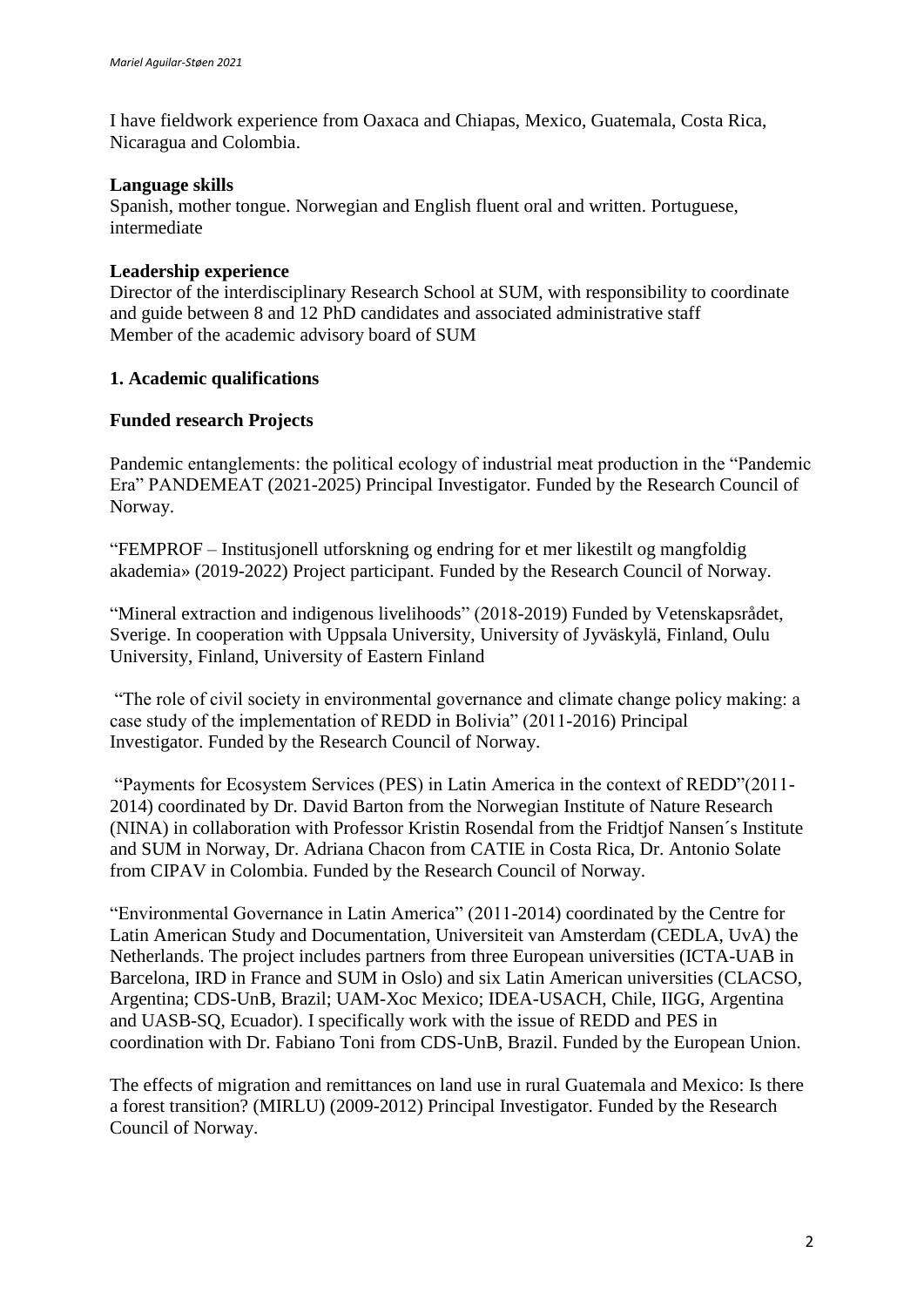Bio-engineering multi-functional silvopastoral landscapes: A case study in Nicaragua. Financed by Norwegian Research Council (2008-2012) Coordinated by Graciela Rusch at NINA with participation of CATIE Costa Rica. Funded by the Research Council of Norway.

I designed and coordinated together with Professor Desmond McNeill the "Norwegian Research Network on REDD" (2009-2013). CICERO, NINA, FNI, UMB and SUM, collaborated in this project. Funded by Norad.

*Land Use Policies and Sustainable Development in Developing Countries (LUPIS)* (2006- 2010) financed by the European Union. The project involved collaboration with 13 research institutions in Europe, Asia, Africa and Latin America. Funded by the European Union.

Improving forage value of degraded pastures in Central America- PACA (2003-2007) financed by Norad, coordinated by Graciela Rusch at NINA in collaboration with SUM in Norway and CATIE in Costa Rica. Funded by Norad.

### **Consultancies**

I have conducted consultancies for NORAD (2008 and 2010), Utviklingsfondet 2003, and NOREF 2016-217.

# **Evaluation committees**

*For academic positions, PhD and research projects*

University of Agder (evaluation committee for associate professor, academic position for PhD).

University of Oslo (evaluation committee for PhD position) (2016) Swedish Research Council (evaluation committee for research projects) (2019)

#### *For MSc programs*

Three MSc programs (Development Studies; Environmental Studies; International Relations) at Noragric, NMBU.

# *Disputation committee (for PhD)*

2019 Disputation committee, Inge-Merete Hougaard "Settled in sand: state-making, recognition and resource rights in the agro-industrial landscape.- University of Coepnhagen, Main supervisor: Christian Lund

2019 Disputation committee, Johanna Jokinen "Migration-induced local development in the agri-cultural valleys of Cochabamba in Bolivia - Contextual factors as determinants of migration outcome". Uppsala University. Main supervisor John Östh

2018 Disputation committee, Lisbet Christoffersen, Department of Food and Resource Economics, University of Copenhagen. Thesis 'Amazonian Alternatives. Imagining and negotiating development in Lowland Bolivia'. Mains supervisor Mattias Borg Rasmunsen 2017 Disputation committee, Raymond Achu Samdong, Noragric, Norwegian University of Life Sciences. Thesis "Governing the jungle: REDD+ and forest governance in the Democratic Republic of Congo. An analysis of drivers, tenure, gender and participation" Main Supervisor: Arild Vatn.

*2016* Disputation committee Sara, Mingorria, ICTA Universidad Autonoma de Barcelona, thesis "The nadies weaving resistance. Oil palm and sugarcane conflicts in the territory, communities and households of the q´eqchi ´ Polochic Valley, Guatemala". Main Supervisor: Esteve Corbera.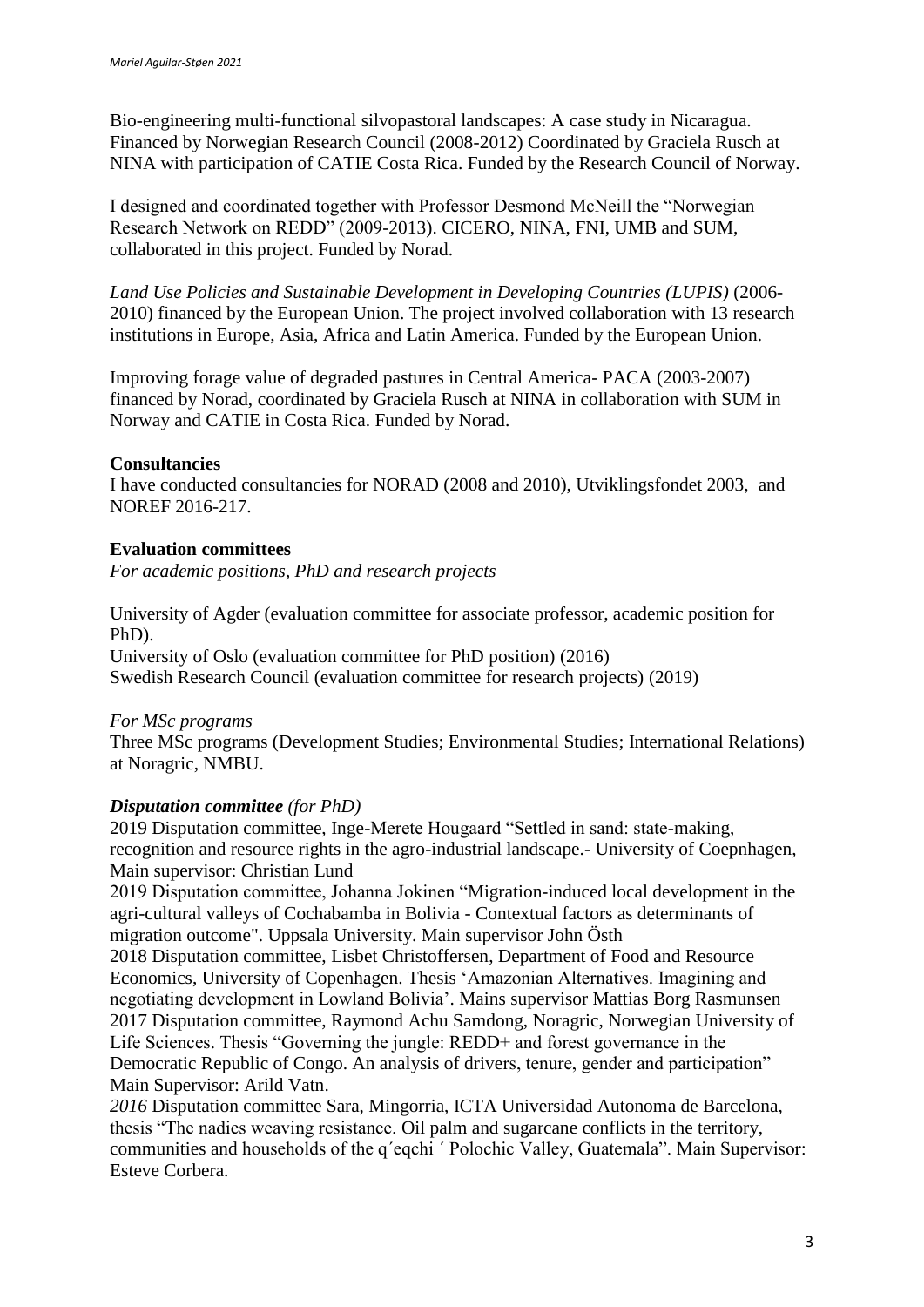### **Membership in professional societies**

Latin American Studies Association Norwegian Association of Development Studies Association of American Geographers

### **Reviewer**

Society and Natural Resources Human Ecology Sustainable Agriculture Reviews Ecological Economics Forum for Development Studies International Migration Review Population and Environment Geoforum Mesoamerica Extractive Industries and Society Third World Quarterly Forests World Development European Review of Latin American and Caribbean Research Political Geography

#### **Working and discussion groups**

"Nature and Society" Department of Social Anthropology, University of Oslo "Forest governance" Norwegian Association of Development Studies "Food" Norwegian Association of Development Studies

#### **Publications**

*Peer-reviewed articles*

- 1. Sveinsdottir, A. **Aguilar-Støen, M** and Bull, B. 2021 Resistance, repression and elite dynamics: Unpacking violence in the Guatemalan mining sector. Geoforum 118:117- 129.
- 2. Angelsen, A.; **Aguilar-Støen, M**.; Ainembabazi, J.H.; Castellanos, E.; Taylor, M. 2020 Migration, Remittances, and Forest Cover Change in Rural Guatemala and Chiapas, Mexico. Land, 9, 88.
- 3. **Aguilar-Støen, M**. 2019 Between a rock and a hard place: rural transformations and migrant communities in Guatemala, Canadian Journal of Development Studies / Revue canadienne d'études du développement, DOI: [10.1080/02255189.2019.1666358](https://doi.org/10.1080/02255189.2019.1666358)
- 4. Radel, C., Jokisch, B. D., Schmook, B., Carte, L., **Aguilar-Støen, M**., Hermans, K., Zimmerer, K. & Aldrich, S. 2019. Migration as a feature of land system transitions. *Current Opinion in Environmental Sustainability*, *38*, 103-110.
- 5. Bull, B. and **Aguilar-Støen, M.** 2019. Peace-building and business elites in Guatemala and El Salvador: explaining the discursive 'institutional turn'. *Conflict, Security & Development*, *19*(1), pp.121-141.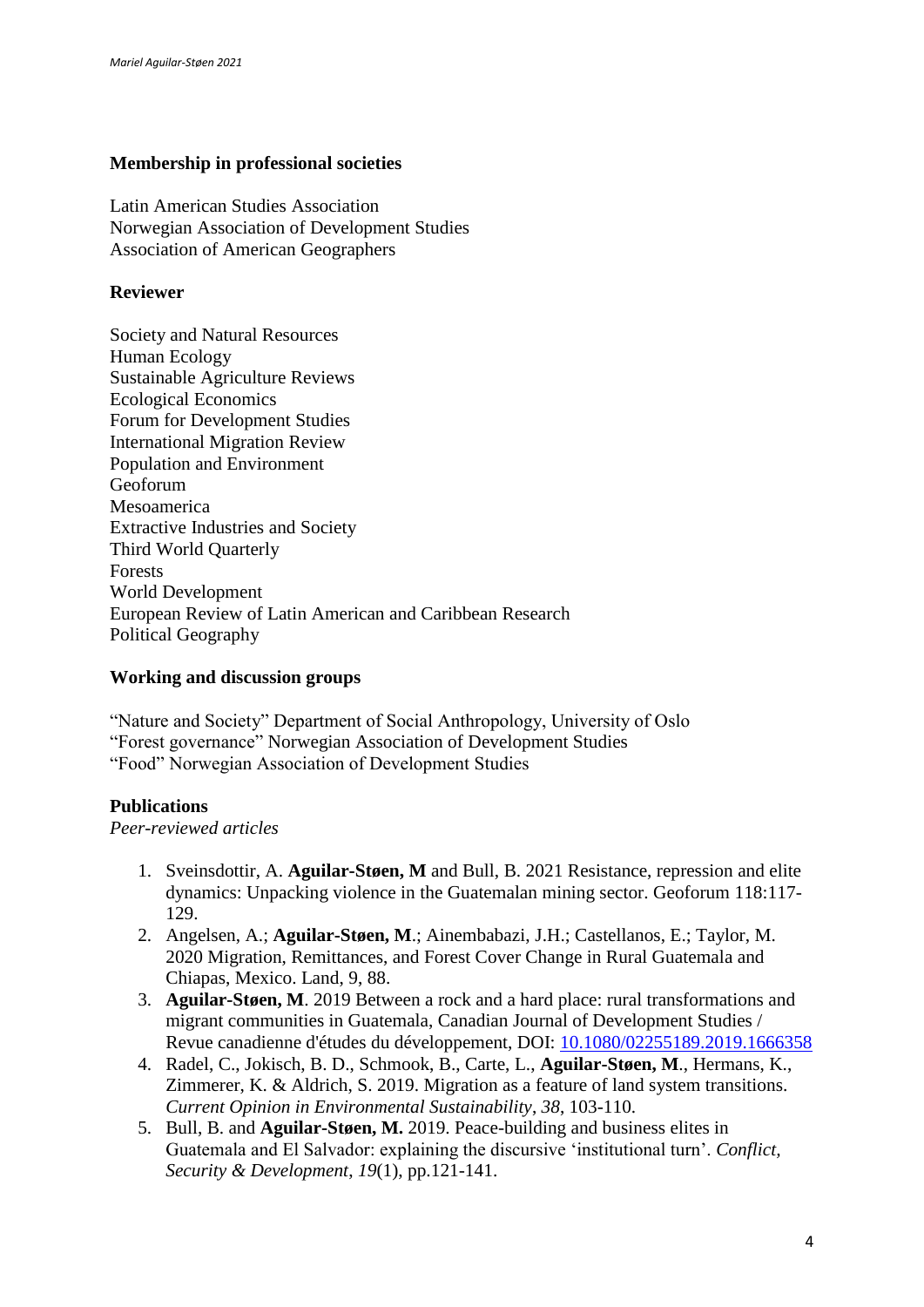- 6. Langford, M,. **Aguilar-Støen, M**., Carlson, A., Gross, L., and D'Amico, G. 2019 Fra Internasjonalisering til Mangfold. *Nytt Norsk Tidsskrift* 85-93
- 7. **Aguilar-Støen, M.** 2018. "Social forestry movements and science-policy networks: the politics of the forestry incentives program in Guatemala" Geoforum 90:20-26.
- 8. **Aguilar-Støen**, M. 2017 Better safe than sorry? Indigenous peoples, carbon cowboys and the governance of REDD in the Amazon. *Forum for Development Studies* 44 (1): 91-108.
- 9. **Aguilar –Støen,** M. and Hirsch, C. 2017. Bottom-up responses to environmental and social impact assessments: a case study from Guatemala. *Environmental Impact Assessment Review* 62:225-235.
- 10. **Aguilar-Støen, M**. and Bull, B. 2016 Protestas contra la mineria en Guatemala qué papel juegan las elites en los conflictos? *Anuario de Estudios Centroamericanos* 42:14-44.
- 11. Taylor, Matthew J., **Aguilar-Støen, M.,** Castellanos, E., Moran-Taylor, M. and Gerking, K. 2016 International migration, land use change and the environment in Ixcán, Guatemala. *Land Use Policy* 54: 290-301.
- 12. **Aguilar-Støen, M**., 2016. Beyond Transnational Corporations, Food and Biofuels: The Role of Extractivism and Agribusiness in Land Grabbing in Central America. *Forum for Development Studies* 43(1):155-175.
- 13. **Aguilar-Støen, M**., Taylor, M., and Castellanos, E. 2016 Land tenure and international migration in rural Guatemala. *Journal of Agrarian Change*. 16(1):123- 144.
- 14. **Aguilar-Støen, M,** and Hirsch, C. 2015 "Environmental Impact Assessments, local power and self-determination: The case of mining and hydropower development in Guatemala." *The Extractive Industries and Society* 2(3): 472-479.
- 15. **Aguilar-Støen, M**. 2015 Global forest conservation initiatives as spaces for participation in Colombia and Costa Rica. *Geoforum* 61:36-44.
- 16. **Aguilar-Støen, M**. 2015 Exploring participation in new forms of environmental governance: a case study of payments for environmental services in Nicaragua. *Environment, Development and Sustainability* 17(4): 941-958.
- 17. **Aguilar-Støen, M**. 2013. Pagos por servicios ambientales en el contexto de descentralización institucional de Nicaragua: el caso del PSA-H de la cuenca del río Gil González, Belen, Rivas. *Agroforesteria de las Americas* 50:
- 18. **Aguilar-Støen, M**. 2012. Con nuestro propio esfuerzo: Understanding the relationships between international migration and the environment in Guatemala. *[European Review of Latin American and Caribbean Studies](http://www.cedla.uva.nl/60_publications/european_review.html)*. 93: 25- 40.
- 19. **Aguilar-Støen, M**. Angelsen, A. and Moe, S.R. 2011 Back to the forest: exploring forest transitions in Candelaria Loxicha, Mexico. *Latin America Research Review* 46(1):194-216.
- 20. **Aguilar-Støen, M**. Stølen, K.A., Angelsen, A. and Moe, S.R. 2011 The emergence, persistence and current challenges of coffee forest gardens in Oaxaca, Mexico: a case study. *Society and Natural Resources* 24(12): 1235-1251.
- 21. **Aguilar-Støen, M.,** Moe, S.R. and Camargo-Ricalde, S. 2009 Home-gardens sustain crop diversity and improve farm resilience in Candelaria Loxicha, Oaxaca, Mexico. *Human Ecology,* 37:55-77.
- 22. **Aguilar Støen, M** and Moe, S.R. 2007. Medicinal plant conservation and management: distribution of wild and cultivated species in eight countries. *Biodiversity and Conservation* 16(6): 1973-1981.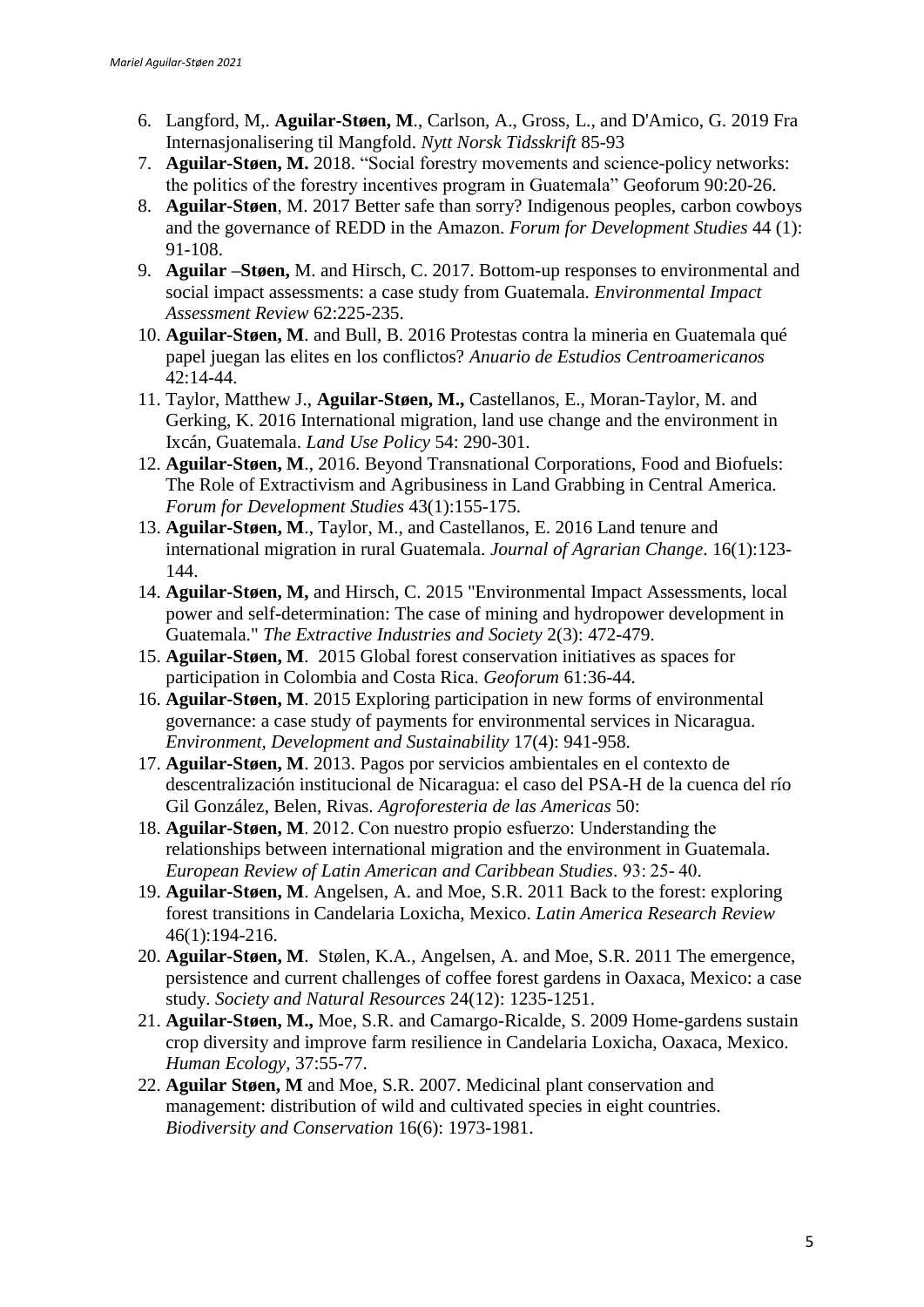- 23. **Aguilar-Støen, M**. and Dhillion, S. 2003 Implementation of the Convention on Biodiversity in Mesoamerica: environment and development aspects. *Environmental Conservation* 30(2):131-138.
- 24. O'Toole, D. and **M. Aguilar-Støen** 2013. "Una ecología histórica de la ganadería y usos de la tierra asociados en el oeste de Nicaragua, con enfoque particular en las municipalidades de Muy Muy y Belén." *Agroforesteria de las Americas* 50:
- 25. Pacheco, P. **Aguilar-Støen, M**. Borner, J. Etter, A., Putzel, L and Vera Diaz M.C. 2011 Landscape transformation in tropical Latin America: Assessing trends and policy implications for REDD+ *Forests* 2: 2-29.
- 26. Anfinsen, B. **Aguilar-Støen, M**. and Vatn, A. 2009. Actitudes de los productores ganaderos de El Petén, Guatemala, respecto a la implementacion de sistemas silvopastoriles. *Agroforesteria de las Americas*, 47:20-26.
- 27. Colón, P., Benjamin, T., Pezo, D., Piniero, M. and **Aguilar-Støen, M**. 2009. Conocimiento local sobre la quema en sistemas silvopastoriles de El Petén, Guatemala. *Agroforesteria de las Americas*, 47:27-35.
- 28. Piniero, M. and **Aguilar-Støen, M**. 2009. Incorporacion del conocimiento local en sistemas de producción ganadera. *Agroforesteria de las Americas*, 47:36-45.
- 29. Dhillion, S.S., **Aguilar-Støen, M**. and Camargo-Ricalde, S.L. 2004. Integrative ecological restoration and the involvement of local communities in the Tehuacan-Cuicatlan Valley, Mexico. *Environmental Conservation* 31(1):1-3.

# *Books*

Bull, B. and **Aguilar-Støen, M**. 2015 (Eds) Environmental politics in Latin America: elite dynamics, the left tide and sustainable development. Routledge Earthscan. LaVanchy, G.T., Taylor, M. Alvarado, N. Sveinsdottir, **A. Aguilar-Støen, M.** 2020 Tourism in Post-revolutionary Nicaragua: Struggles over land, water and fish. Springer briefs in Latin American Studies

# *Chapters in edited books*

LaVanchy, G.T., Taylor, M. Alvarado, N. Sveinsdottir, **A. Aguilar-Støen, M.** 2020 Tourism along Nicaragua´s pacific coast: context and dilemmas. In: LaVanchy, G.T., Taylor, M. Alvarado, N. Sveinsdottir, A. Aguilar-Støen, M. 2020 Tourism in Post-revolutionary Nicaragua: Struggles over land, water and fish. Springer briefs in Latin American Studies

LaVanchy, G.T., Taylor, M. Alvarado, N. Sveinsdottir, **A. Aguilar-Støen, M.** 2020 Who owns the sea? Conflicts between artisanal fiserhies and tourism. In: LaVanchy, G.T., Taylor, M. Alvarado, N. Sveinsdottir, A. Aguilar-Støen, M. 2020 Tourism in Post-revolutionary Nicaragua: Struggles over land, water and fish. Springer briefs in Latin American Studies

LaVanchy, G.T., Taylor, M. Alvarado, N. Sveinsdottir, **A. Aguilar-Støen, M.** 2020 Tourism as tragedy? Common pool problems with groundwater In: LaVanchy, G.T., Taylor, M. Alvarado, N. Sveinsdottir, A. Aguilar-Støen, M. 2020 Tourism in Post-revolutionary Nicaragua: Struggles over land, water and fish. Springer briefs in Latin American Studies

LaVanchy, G.T., Taylor, M. Alvarado, N. Sveinsdottir, **A. Aguilar-Støen, M.** 2020 Imagining the "Emerald Coast": insecure land tenure, property disputes and tourism development In: LaVanchy, G.T., Taylor, M. Alvarado, N. Sveinsdottir, A. Aguilar-Støen, M.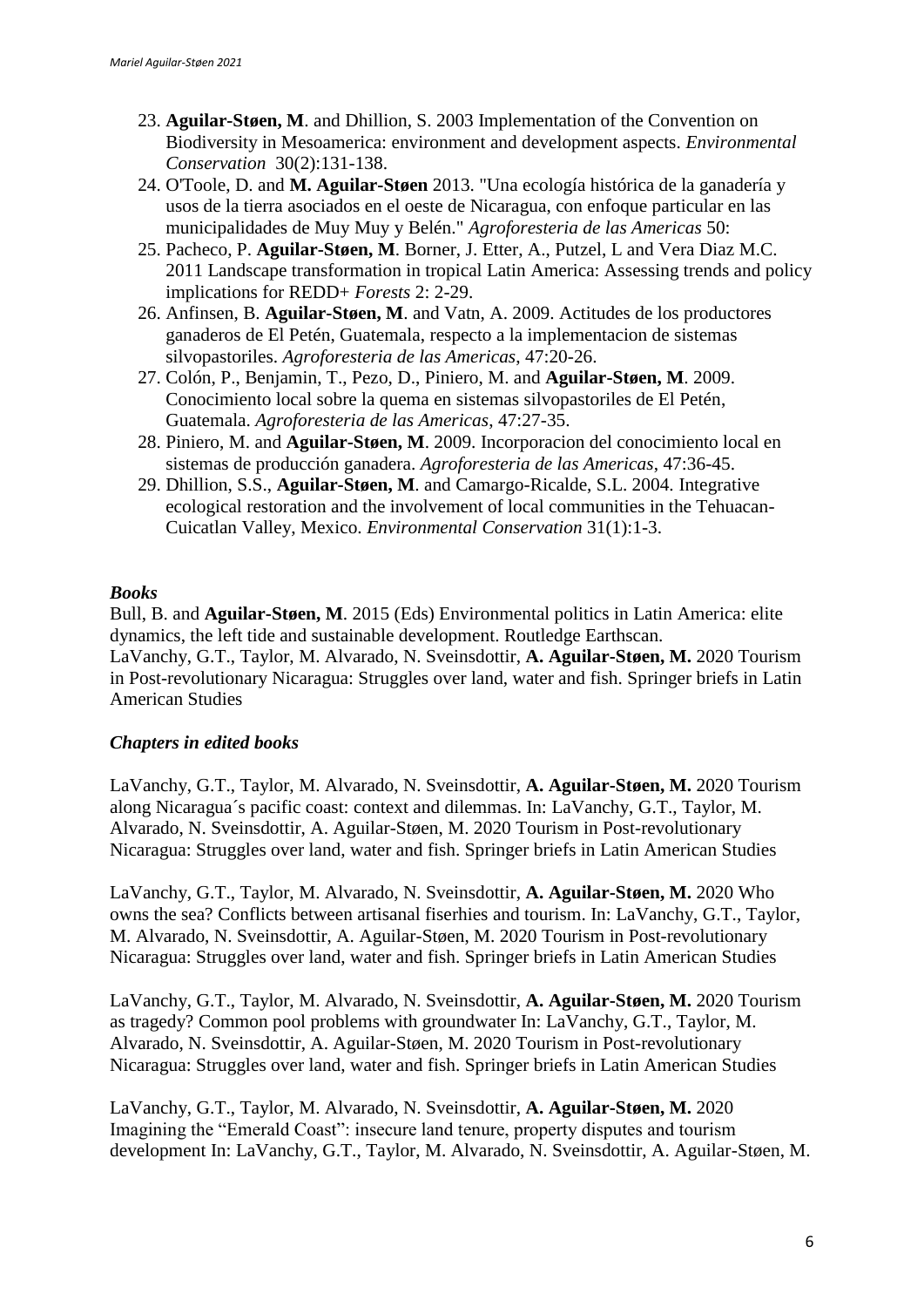2020 Tourism in Post-revolutionary Nicaragua: Struggles over land, water and fish. Springer briefs in Latin American Studies

LaVanchy, G.T., Taylor, M. Alvarado, N. Sveinsdottir, **A. Aguilar-Støen, M.** 2020 From boom to bust and back again? Current dilemmas related to tourism along Nicaragua´s pacific coast. In: LaVanchy, G.T., Taylor, M. Alvarado, N. Sveinsdottir, A. Aguilar-Støen, M. 2020 Tourism in Post-revolutionary Nicaragua: Struggles over land, water and fish. Springer briefs in Latin American Studies

Bull, B. and **Aguilar-Støen, M.** 2019. Un giro institucional? Cambios en los discursos empresariales en El Salvador y Guatemala. En Giacalone, R. (Ed.). (2019). *El pensamiento empresarial latinoamericano en el siglo XXI*. Bogotá, Colombia: Ediciones Universidad Cooperativa de Colombia. DOI: https://dx.doi.org/10.16925/9789587601282

**Aguilar-Støen, M.** and Stølen, K. 2015. Estudios rurales y agrarios: de las ligas agrarias a los movimientos anti-mineros. En Bull, B. (ed) Pensamiento Social Noruego sobre América Latina. CLACSO, Buenos Aires, Argentina.

Bull, B. and **Aguilar-Støen, M**. 2015. Changing elites, institutions and environmental governance. In: de Castro, F., Hoogenbom, B. and Baud, M. (Eds) Environmental governance in Latin America. Conflicts, projects and possibilities. Palgrave Macmillan.

**Aguilar-Støen, M**., Toni, F., and Hirsch, C., 2015 Latin American approaches to "Reducing Emissions from Deforestation and Forest Degradation- REDD". In: de Castro, F., Hoogenbom, B. and Baud, M. (Eds.) Environmental governance in Latin America. Conflicts, projects and possibilities. Palgrave Macmillan.

Bull, B and **Aguilar-Støen, M**. (2015), Cambios en la elites, instituciones y gobernanza ambiental. ¿Hacía un nuevo paradigma? In F de Castro, B Hogenboom y M Baud (coord), Gobernanza ambiental en América Latina, Buenos Aires: CLACSO., pp. 171-200.

**Aguilar-Støen, M**., Toni, F. and Hirsch, C. 2015. Gobernanza forestal en América Latina. Estrategias para implementar REDD+ In F de Castro, B Hogenboom y M Baud (coord), Gobernanza ambiental en América Latina, Buenos Aires: CLACSO., pp. 265-296.

**Aguilar-Støen, M.** 2015. Staying the same: transnational elites, mining and environmental governance in Guatemala. In: Bull, B. and Aguilar-Støen, M. (Eds) Environmental politics in Latin America: elite dynamics, the left tide and sustainable development. Routledge Earthscan.

**Aguilar-Støen, M.** and Hirsch, C. 2015. REDD and forest governance in Latin America: the role of science-policy networks. In: Bull, B. and Aguilar-Støen, M. (Eds) Environmental politics in Latin America: elite dynamics, the left tide and sustainable development. Routledge Earthscan.

Bull, B. and **Aguilar-Støen, M**. 2015. Environmental governance and sustainable development in Latin America. In: Bull, B. and Aguilar-Støen, M. (Eds) Environmental politics in Latin America: elite dynamics, the left tide and sustainable development. Routledge Earthscan.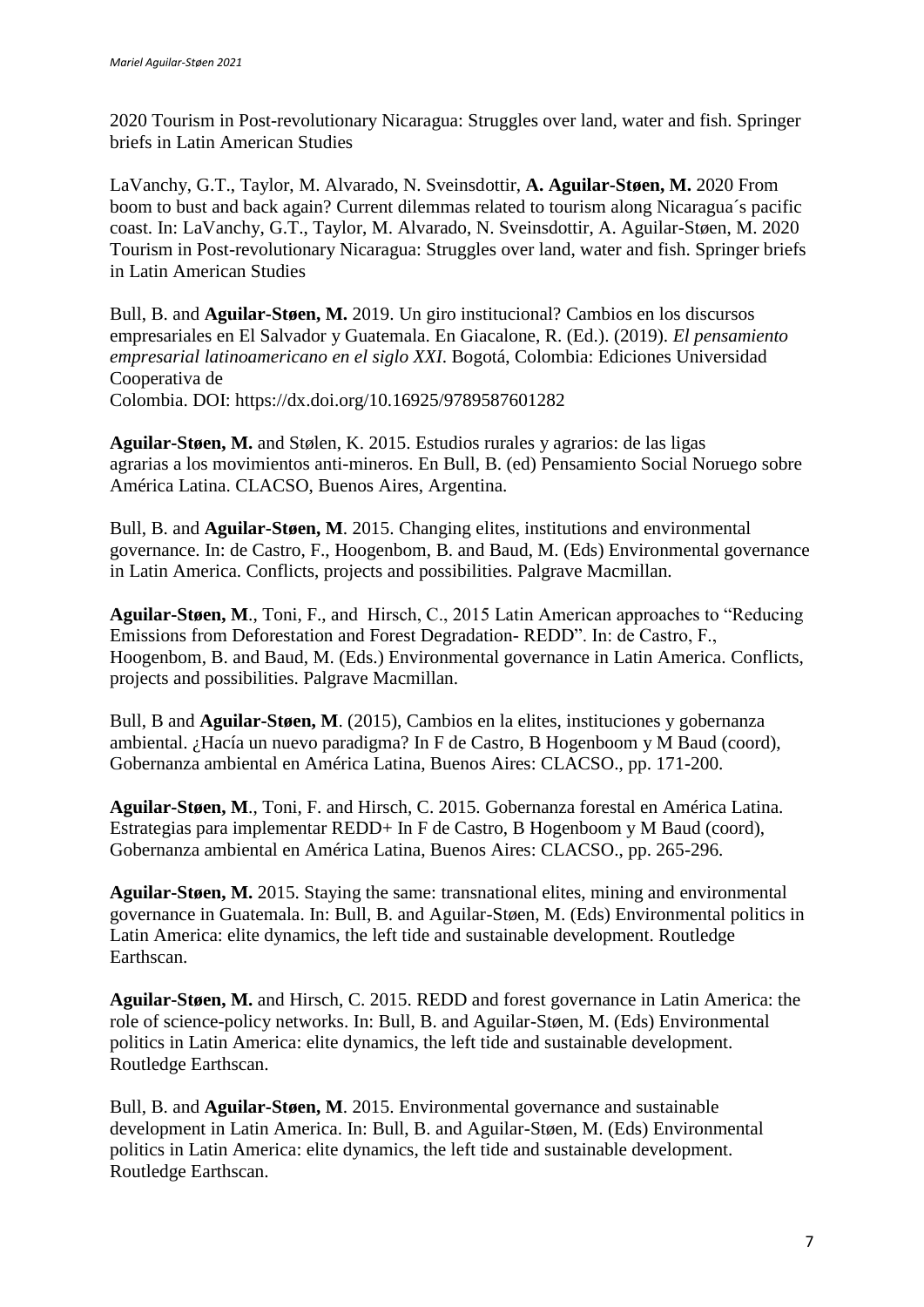Bull, B. and **Aguilar-Støen, M**. 2015. Conclusion: with or against elites? How to move towards more sustainable environmental governance in Latin America.. In: Bull, B. and Aguilar-Støen, M. (Eds) Environmental politics in Latin America: elite dynamics, the left tide and sustainable development. Routledge Earthscan.

**Aguilar-Støen, M.**2012. International Migration and Its Local-Level Effects on Environment and Livelihoods in Guatemala, In Kenneth Bo Nielsen & Kristian Bjørkdahl (ed.),  *Development and Environment: Practices, Theories, Policies*.  Unipub forlag.  259 – 274.

**Aguilar-Støen, M**., and Moe, S.R. 2007 Medicinal plant conservation and management: distribution of wild and cultivated species in eight countries in: *Plant Conservation and Biodiversity*. Springer ISBN 978-1-4020-6443-2. Pages: 399-420.

# Forthcoming

Aguilar-Støen, M. *in press*. Tiempos de microbios: nuestra comida, la naturaleza y el covid-19. En Flores, A. y Cofino A. "De incertidumbres y horizontes", crónicas, geografías y (auto)etnografías de la vida durante el Covid-19. Ediciones El Pensativo, Guatemala.

### *In preparation*

**Aguilar-Støen, M**. and Gudbjort Sveindottir, A. Becoming xinka: how a mining conflict contributes to ongoing processes of indigenous identity revitalization

Bull, B. and Aguilar-Støen, M. (Eds) Handbook of International Development and Environment (contract signed with PALGRAVE)

Jakobsen, J. and Aguilar-Støen, M. POLITICOLOGIES: a political ecology reader (contract signed with Routledge)

#### *Book reviews*

**Aguilar-Støen, M.** 2017 Saqueo en el archivo: el paradero de los tesoros documentales guatemaltecos. By Wendy Kramer, W. George Lovell and Christopher Lutz. Antigua Cirma. The Americas: A quarterly review of Latin American history (in press).

**Aguilar-Støen, M**. 2016 Political landscapes: forest conservation and community in Mexico by Christopher R. Boyer. European Review of Latin American and Caribbean Studies 102:139-146.

**Aguilar-Støen, M.** 2013 Forests and climate change. The social dimensions of REDD in Latin America. By Anthony Hall, Edward Elgar Publishing Limited. European Review of Latin American and Caribbean Studies 94:117-146.

#### *Review of book proposal*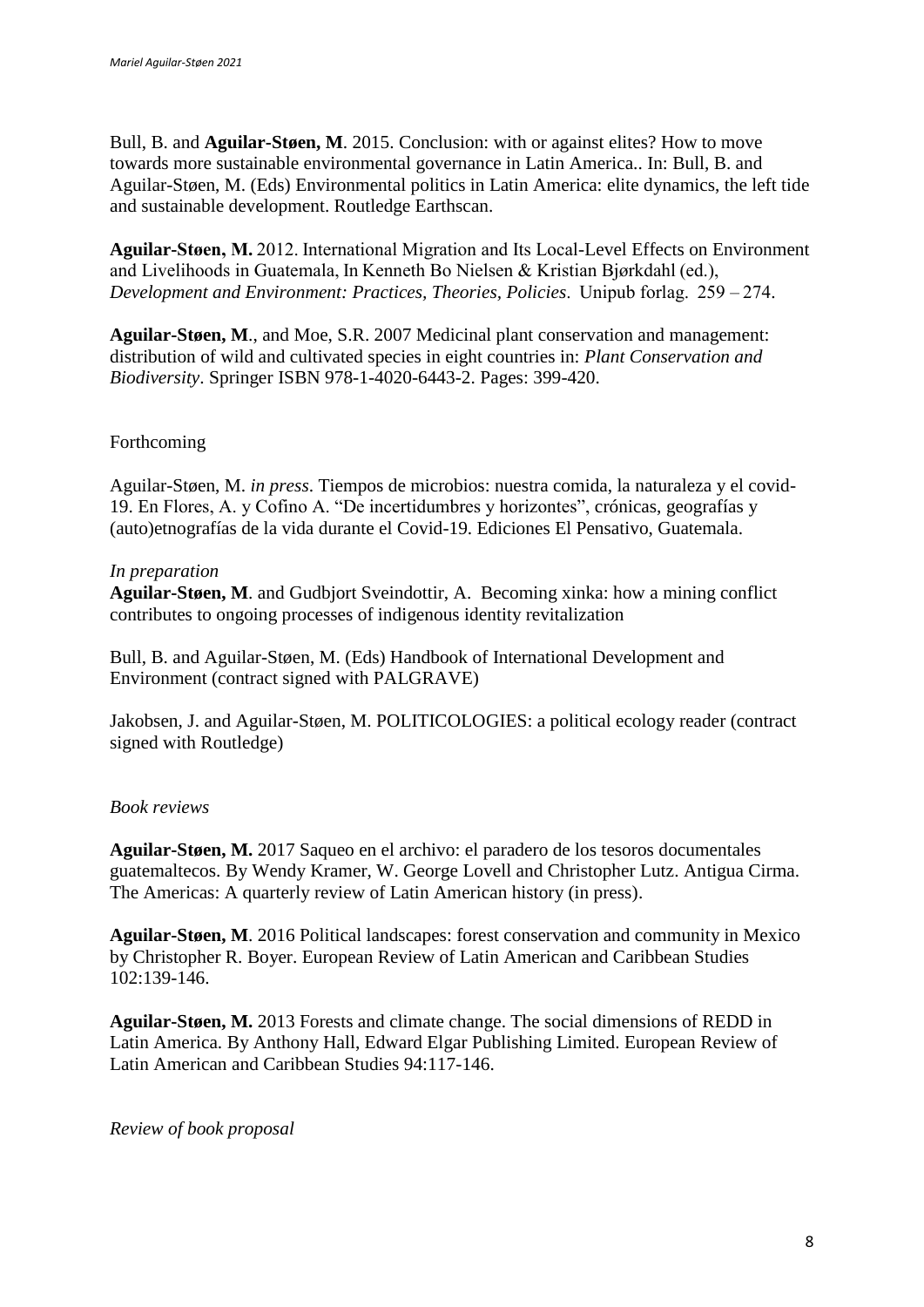I have reviewed a book proposal for Routledge. The book proposal was on the issue of international migration in Mexico and Central America.

### **Papers presented in conferences**

**Aguilar-Støen, M** 2018 Between a rock and a hard place? Rural transformations and migrant communities in Guatemala. Annual Meeting of the Association of American Geographers, New Orleans, Louisiana.

**Aguilar-Støen, M** 2017 This is not a game: violence and resistance to extractive industries in Guatemala, the role of the state and elites. Annual Meeting of the Association of American Geographers, Boston.

**Aguilar-Støen, M** 2015 El movimiento contra la minería en Guatemala. La influencia de las elites en el resultado de los conflictos y en la respuesta del gobierno. Nordic Latin America Conference, Helsinki.

**Aguilar-Støen, M** 2015 Anti-mining movements in Guatemala. The elite's influence on the outcome of conflicts and the response from the government. Annual Meeting of the Association of American Geographers, Chicago.

**Aguilar-Støen, M.** 2014 El movimiento forestal comunitario en Guatemala, incentivos forestales y la lucha por la participación. Congreso Anual Asociación Alemana de Investigaciones sobre America Latina-ADLAF 2014, Berlin, Germany.

**Aguilar-Støen, M.** 2014 The effect of migration and remittances on land tenure and agriculture in Guatemala. Conference of Latin American Geographers, Panamá city, Panamá.

**Aguilar-Støen, M.** 2013 Elites, REDD+ and forest governance in Latin America. Second Nordic Conference of Development Studies, Oslo.

**Aguilar-Støen, M.** 2013 "Cada día somos más" the campaign against "El Escobal" mine in south-eastern Guatemala. Second Nordic Conference of Development Studies, Oslo.

Castellanos, E.; Angelsen, A.; Morales, H.; Taylor, M.; Ainembabazi, J.; **Aguilar-Støen, M.**  2013. Migration, remittances and land use in Guatemala and Mexico. Annual Meeting of the Association of American Geographers.

Moran-Taylor, M.; **Aguilar-Støen, M**. Taylor, M. 2013. Considering the relationship between migration and the environment in Coastal Chiapas, Mexico. Annual meeting of the society for Applied Anthropology, Denver.

Taylor, M., Castellanos, E.; **Aguilar-Støen, M.** 2013. Migration and the environment in Ixcán, Guatemala. A twenty-year view. Annual meeting of the Association of American Geographers. San Francisco.

**Aguilar-Støen, M.** 2012 From PES to REDD? Emerging actors, alliances and conflicts in Colombia and Costa Rica. Conference, Norwegian Association of Development Studies. Oslo.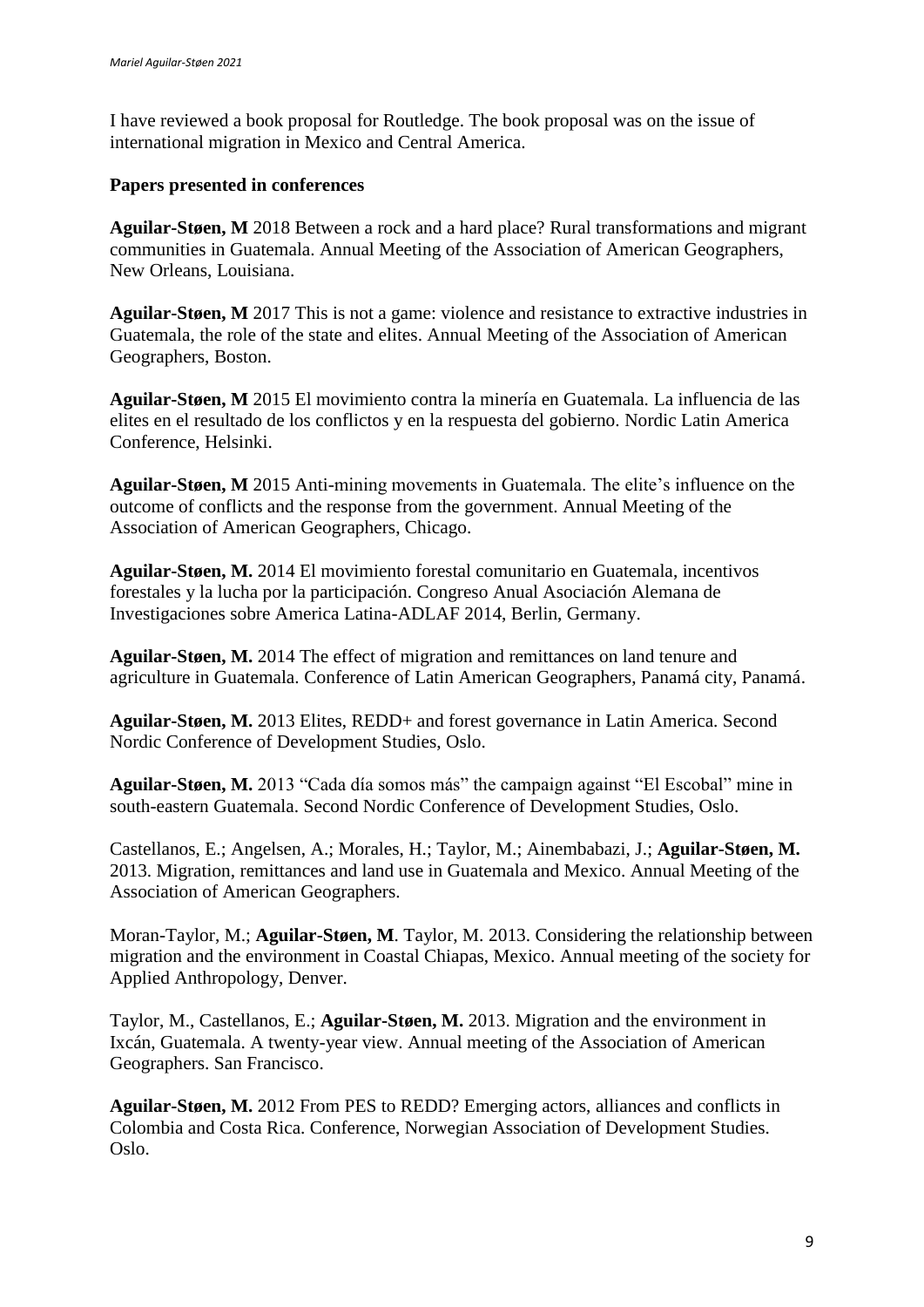**Aguilar-Støen, M**. 2012. Sleeping with the enemy? Payments for environmental services in Nicaragua. Conference, Norwegian Association of Development Studies. Oslo.

**Aguilar-Støen, M**. 2012. The economy of repair: private sector, development cooperation and payment for environmental services in *campesino* lands in Nicaragua. Presented at the CEDLA-NALACS conference, Amsterdam, The Netherlands.

**Aguilar-Støen, Mariel** 2010 Biodiversidad, política e investigación: decisión, negociación o imposición?. Simposio de Biodiversidad Universidad del Valle Guatemala. Keynote speaker.

**Aguilar-Støen, M.** 2009 Producing and re-creating biodiversity: Land use change in the coffee agrolandscape of Oaxaca, Mexico. Conference of the Latin American Studies Association.

**Aguilar-Støen, Mariel.** 2009 El efecto de la migracion y las remesas sobre el uso del suelo en el area rural de Guatemala y Mexico. NORLARNET Konferanse.

**Aguilar-Støen, M.** 2009 The effect of migration and remittances on land use and land use change in rural Guatemala and Mexico. Conference, Norwegian Association of Development Studies. Oslo.

**Aguilar-Støen, Mariel** 2007 Bioprospecting under different environmental, technical and regulatory settings: trends and challenges. International Studies Association Conference.

# **2. Teaching and Student Supervision**

# **Teaching**

NATF 320-Ecology and management of natural resources in the tropics at NMBU SUM 4200-Key issues in development and environment

SUM 4100 Research methods and project design

SUM 4027 Food, health and sustainability

I have lectured in the MSc program in CATIE, Costa Rica. I have acted as MSc thesis examiner for students at SUM and Noragric.

In 2013 I co-organized the Ph.D. course "Multidisciplinary perspectives on REDD" as part of the SUM´s research school, I lectured in the course that was attended by students from several European universities. In 2014 I was invited to teach at the "Thor Heyerdal Summer School" at Noragric. I lead the reading and discussion group "political ecology" at SUM.

In 2017 I co-organized and lectured in the international PhD course "Critical perspectives on NGOs in development"

2018 Rural Transformations

Since 2017 I coordinate the research school at SUM (for PhD candidates)

# *Guest lecturer*

NMBU (Noragric and Department of Natural Resource Management) UiO (Geography, Oslo Summer School, Research School), University of Agder, CATIE, Costa Rica, University of Utah, Universidad del Valle, Guatemala.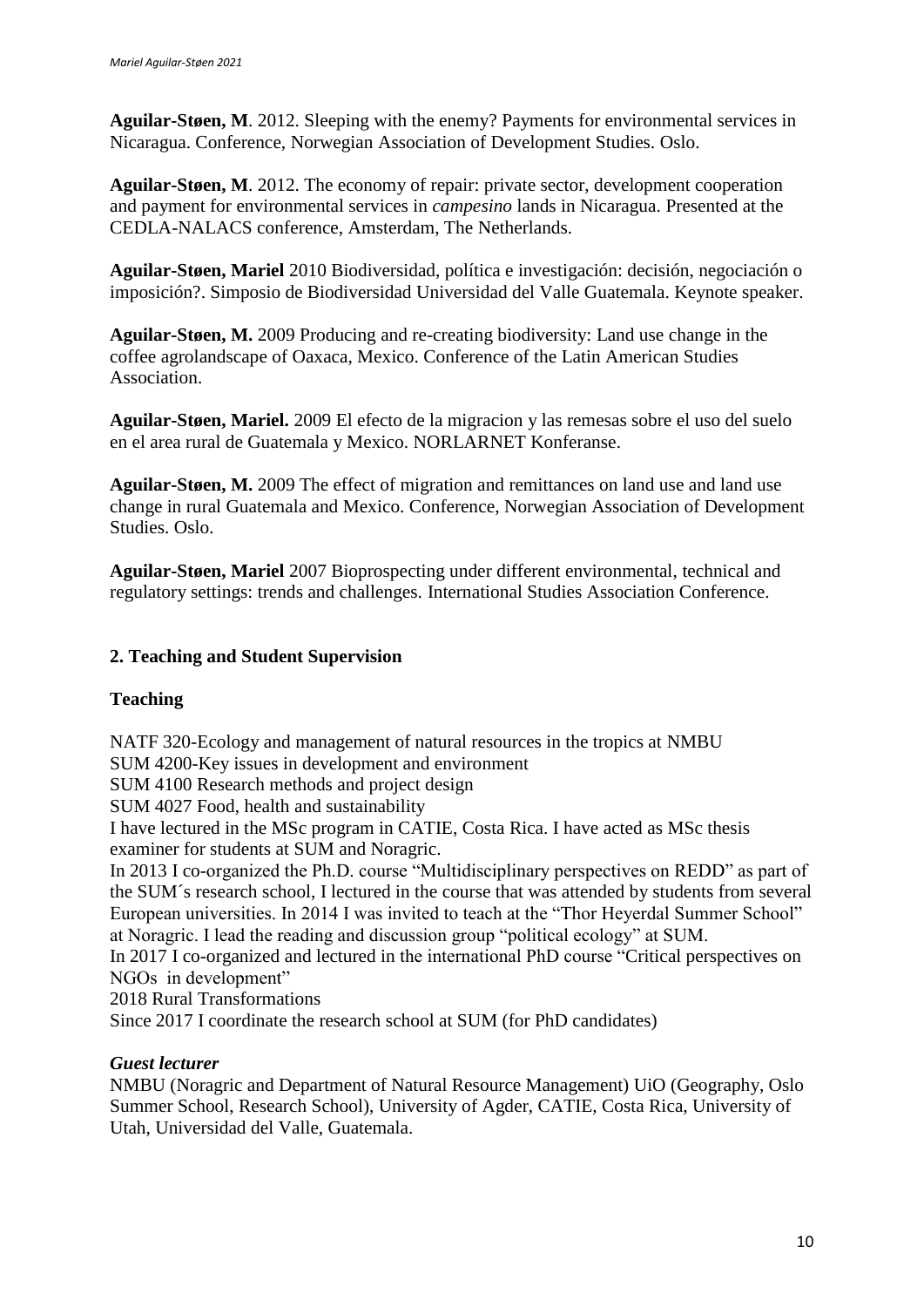# **PhD students**

- 1. Guisela Camacho, Centre for Development and the Environment, University of Oslo (Geography)
- 2.
- 3. Nina Alnes Haslie (Department of Social Anthropology-University of Oslo) Dissertation theme: ecotourism in León, Nicaragua. (co-supervisor in cooperation with Marit Melhus)
- 4. Cecilie Hirsch (SUM-Noragric, NMBU) Dissertation theme: forestry governance in Bolivia. (co-supervisor in cooperation with John McNeish) Defended PhD in 2019
- 5. Eva Fjellheim, Centre for Sami Studies, University of Tromsø (Geography)
- 6. Susanne Normann, Centre for Development and the Environment, University of Oslo. (Psychology)
- 7. Anna Sveindottir (Department of Geography, University of Denver) Dissertation theme: extractive industries, the state and the elites in Guatemala. (co-supervisor in cooperation with Matthew Taylor) Defended PhD in 2019.

# **Special mentor for a PhD candidate**

Michelle Banks (Prescott College Arizona) Dissertation theme Ecologies of War & Peace: Climate Change, Environmental Degradation, and Sustainability in Post-Conflict Guatemala. Expected disputation date 2020.

# MSc students

- 1. Lauren Naville Gisnås. Thesis "The Experts, the Heroes, and the Indigenous People. The Story of the ICBG-Maya Bioprospecting Project in Chiapas, Mexico". MSc in Development Studies 2004. Noragric NMBU – currently working at NORAD (A)
- 2. Patricia Colon, "Manejo del fuego en las prácticas de los productores ganaderos de El Peten, Guatemala" 2005. CATIE, UNAH (A)
- 3. Ram Chandra Nepal, "Status, use and management of jimbu (Allium spp.): a case study from Upper Mustang Nepal" 2006 INA, NMBU (C)
- 4. Bente Anfinnsen, "Farmers, trees and complexities A study of cattle farmers' decision-making process regarding the implementation of silvopastoral systems in El Petén, Guatemala". Department of Natural Resource Management, INA, NMBU 2008 Currently working at Climate and pollution agency (B)
- 5. Laura Asteggiano "Woody species diversity and vegetation structure in managed and abandoned shade coffee systems in coastal Oaxaca, Mexico". 2008 MSc in Environmental Studies, Noragric NMBU – currently working at AGER project, Italy (B)
- 6. Nils Harley Boisen "Importance of natural resources relative to cyclical fluctuations in rural household security in the Kilombero Valley, Tanzania" 2009 INA, NMBU. Currently working at WWF Norway. (B)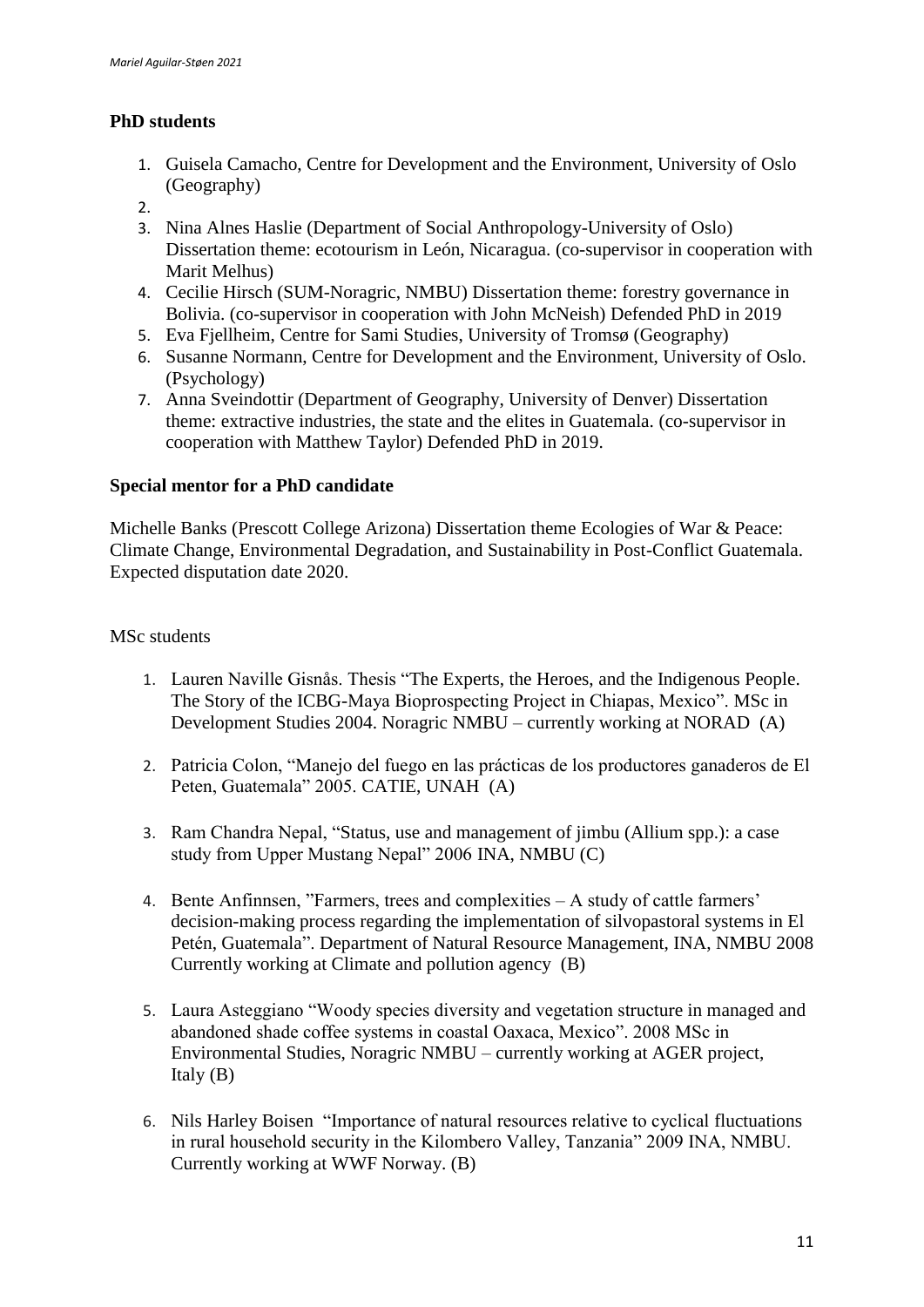- 7. Anja Meland Rød, Thesis "Individual Benefits and Communal Problems: A Case Study of Payments for Environmental Services (PES) in Indigenous Territories in Costa Rica" MSc in Environmental Studies 2010, Noragric. NMBU – Currently working at the Ministry of Transport and communications (B)
- 8. Mark Akanko Achaw, "The Impact of [Large-scale Pineapple Companies on Rural](https://www.duo.uio.no/handle/10852/32604)  [Livelihoods in the Akuapim South Municipality of Ghana" 2](https://www.duo.uio.no/handle/10852/32604)010 SUM Currently independent consultant (B)
- 9. Cecilie Hirsch, Noragric, "The political ecology of hydropower development in Guatemala: actors, power and spaces". 2010 MSc in Development Studies, Noragric, NMBU– currently PhD candidate at NMBU (A)
- 10. Maja Stade Aarønæs, "Why is forest cover lost: a study of forest cover change in Guatemala". 2010 INA, NMBU – Currently working at Norwegian Environmental Agency (B)
- 11. Ane Evenstad, "Algo más: a case study on the effects of migration from Guatemala to the US" 2012 Latin American Studies, Faculty of Humanities UiO. Teacher at Saint Paul´s school, Bergen, Norway. (B)
- 12. Ingrid Fadnes, "La despolitizacion de la ecologia. Un análisis de REDD+ en Chiapas, Mexico" 2014 Latin American Studies, Faculty of Humanities UiO. Coordinator of brigades Latin America group in Norway. (B)
- 13. Daniel O´Toole, "The more things change, the more things stay the same: an historical ecology of cattle ranching and associated land use in western Nicaragua" 2013 SUM Currently working as Social Science Analyst, US Forest Service (B)
- 14. Anna Sveindottir, "Land tenure and tourism development in Nicaragua. A case study from Playa Gigante" 2014 SUM currently PhD candidate University of Denver (A)
- 15. Diana Oliveira, "Spaces, narratives and power: the Sustainable Rural Cities program in Chiapas". 2015 Peace and Conflict Studies, Department of Political Sciences UiO. Currently working at Regional Program for Europe at UN World Tourism Organization, Madrid. (B)
- 16. Lina-Lotta David "The right to land, Nicaragua´s women and land tenure legislation" 2015. Peace and conflict studies, Department of Political Sciences, UiO (B)
- 17. Ann Helen Hagen, "Kvinner og agroskogbruk I Kahkabilia. En studie av kvinners tilgang på ressurser I en miskitu-landsby" 2015 Latin American Studies, Faculty of Humanities UiO (C)
- 18. Svoren, Marcela Oliveira. "The Brazilian New Consumers: An analysis of personal perspectives on changing consumption patterns within low-income families from Cabo Frio over the last two decades". 2015 SUM, University of Oslo. (C)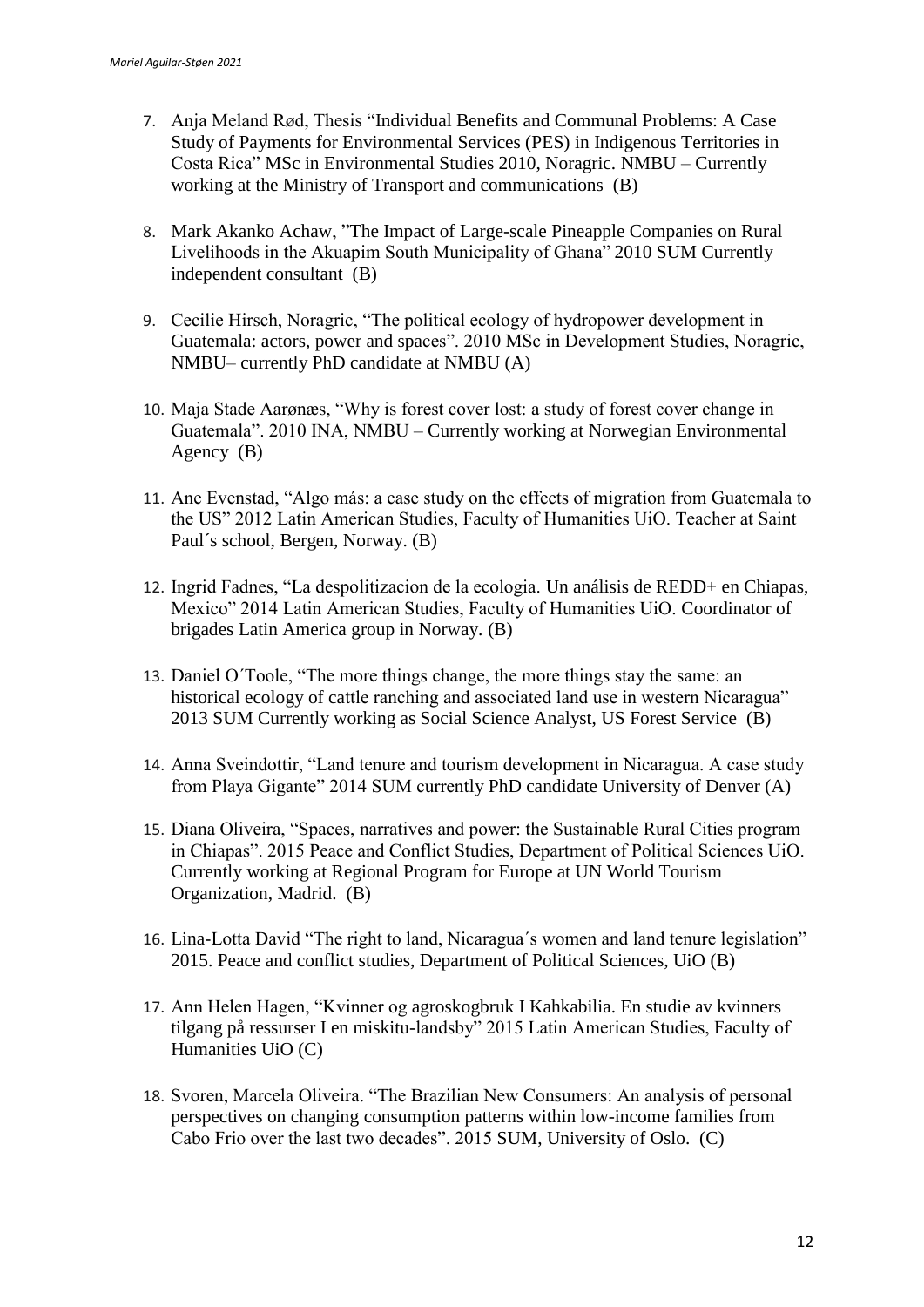- 19. Sofia Mazariegos Investments in hydropower from a political ecology perspective. Case study: Hidro Santa Cruz. 2016 SUM, University of Oslo (C)
- 20. Kaitlin Dudek Lagerquist Planting Seeds While Growing People. What defines success in the provision of aid? A different story of philanthropy from an ecovillage perspective: a case study of Sadhana Forest Haiti 2016 SUM University of Olso (C)
- *21.* Benedicte Gyllensten Micro mills, specialty coffee and relationships Following the supply chain from Costa Rica to Norway 2017 SUM University of Oslo (B)
- 22. Hanna Båtevik Sugarcane bioethanol: As sweet as it seems? A sustainability assessment of the Norwegian company Umoe Bioenergy in Brazil 2017 SUM, University of Oslo(C)
- *23.* Andrea Fridsvold, "No place for a miniskirt"A feminist political ecological study of the Arctic fox conservation in Norway 2017 SUM, University of Oslo (B)
- 24. Alexander Myhre, A struggle for land Reclaiming or invading land in Mato Grosso do Sul. 2017 SUM, University of Oslo (A).
- 25. Orion Vienne, The Future of the Yucatan Peninsula Stingless Bees Mexico An Interdisciplinary Exploration of the Diverse Aspects Influencing Meliponiculture. 2017 SUM, University of Oslo (B)
- 26. Giulia Gustavsen Angelini. Gender violence in Argentina: the role of women in support and prevention mechanisms from civil society to gender policy-making, 2018. Noragric, NMBU (C)
- 27. Kristoffer Kinge, La tierra es clave- the role of land and territory in indigenous rights movement of cauca, Colombia. 2019, SUM, University of Oslo (B)
- 28. Hege Lindtveit Frøystad, Community gardening, nature and food waste: a feel good activity. 2019 SUM, University of Oslo (C)
- 29. Gül Tekin, Commoning the Neighborhood: Tavala neighborhood forum. 2020 SUM, University of Oslo (B)
- 30. Danielle Huffaker, Climate change, modernity and the Maya cosmovision. Enacting adaptation across warming worlds. 2021 SUM

# **3. Externally oriented professional activity**

# **Publications for civil society organizations**

Store Norske Leksikon fagansvarlig Guatemala 2015-2019

Latinamerika gruppene i Norge (LAG) forfatter Landsiden Guatemala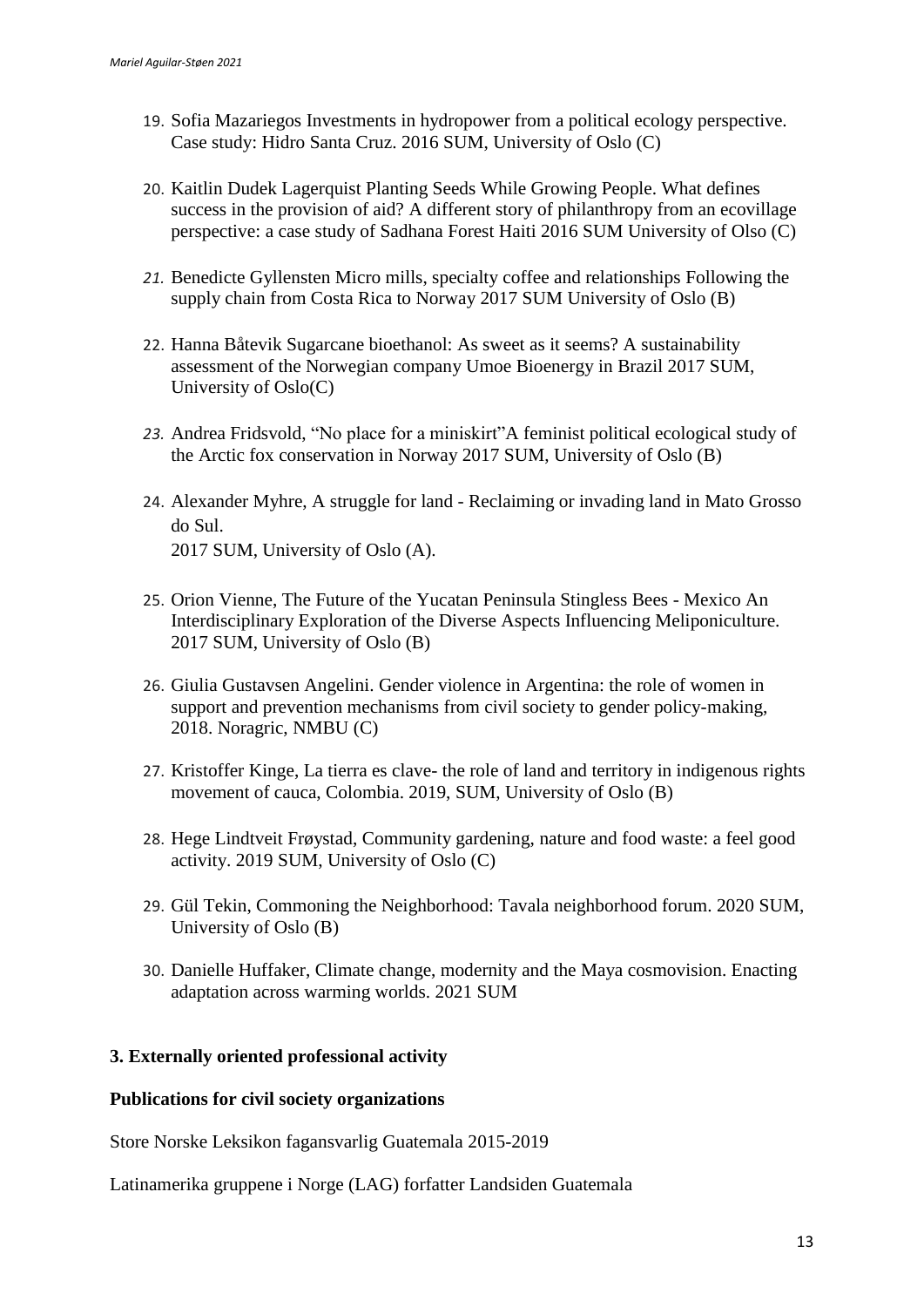**Aguilar-Støen**, M. 2016. En region I bevegelse: migrasjon i Latin-Amerika. Latinamerika tidskrift, Latinamerikagruppene i Norge (LAG).

**Aguilar-Støen** 2014. Gruvekonflikten i sørøst Guatemala. I heften: Demokrati for hvem? Et magsin om urfolks selvstyre.

# **Articles in the media**

**Aguilar-Støen, M** and Bull, B. 2021 Cambiar todo para que no cambie nada. *Plaza Publica* 

**Jakobsen, J and Aguilar-Støen, M.** 2020 Høypris for billig kjøtt. *Klassekampen*

**Aguilar-Støen, M and Jakobsen, J.** 2020 Forholdet mellom kjøttproduksjon og pandemier er sammensatt. *Bondebladet* 

**Aguilar-Støen, M** 2020 Redes, complejos agro-industriales y virus mortales: América Latina en el corazón de la pandemia. *Plaza Pública*

**Aguilar-Støen, M** 2020 El covid-19 recuerda que el modelo de producción de alimentos podría matarnos. *Plaza Pública*

**Aguilar-Støen, M** 2020 #MeToo: Tres paradojas sobre las denuncias de acoso sexual. *Plaza Pública*

**Aguilar-Støen, M.** 2018 Nicaragua en la encrucijada *Plaza Publica.*

**Aguilar-Støen, M.** 2018 Nicaragua: Autoritarismo, una dinastía familiar y neo-extractivismo *Plaza Pública*

**Aguilar-Støen, M.** 2018. En djeveles paktmaker. Klassekampen

**Aguilar-Støen, M.** 2018. Elites que se fotografían en un hotel o cómo pasar de la justicia transicional a la justicia transformativa. *Plaza Publica*

**Aguilar-Støen, M.** 2017 Desde el cuartel: una lectura académica (poco ortodoxa) *Plaza Publica.*

**Aguilar-Støen, M.** 2017 La seguridad privada no es sólo un buen negocio. *Plaza Publica.*

**Aguilar-Støen, M.** 2016 Kvinnene fra Sepur-Zarco- kampen mot statens sexslaveri. Radikal Portal.

**Aguilar-Støen, M.** 2016 La eternamente fiel, Daniel Ortega y la democracia. House of Cards en gallo pinto. Plaza Pública.

**Aguilar-Støen, M.** 2016 En feministhyllest i tre akter: Berta Cáceres, Hillary Clinton og Berta Zúñiga. Radikalportal.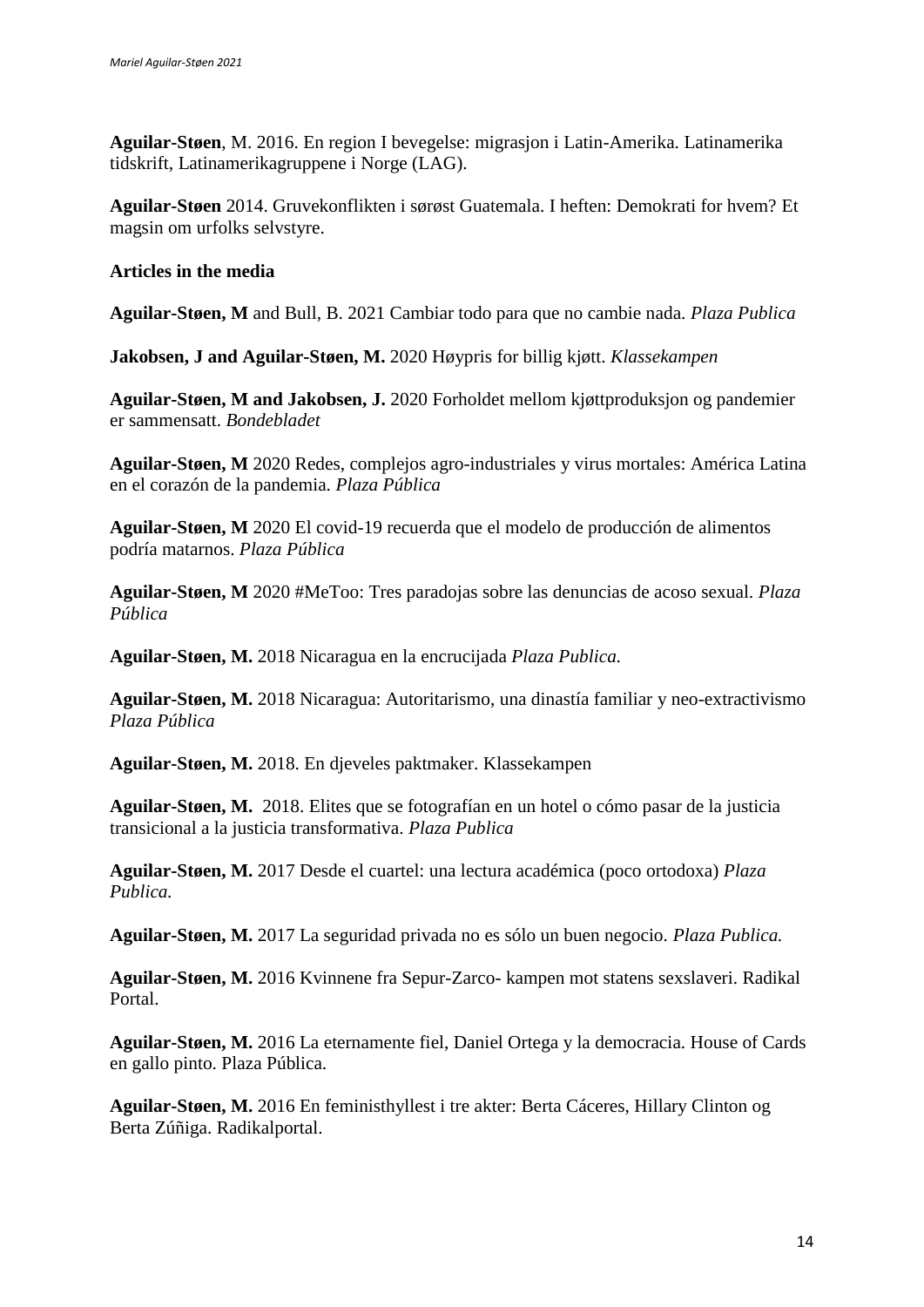**Aguilar-Støen, M.** 2016 Alianzas público privadas y el sector ambiental ¿el poder de las ideas? *Plaza Publica.*

**Aguilar-Støen, M.** 2016 Ja til mer bondevett. Aftenposten 31.01.2016

**Aguilar-Støen, M.** 2015 Bidrar norsk bistand til bråk I Latin-Amerika?. *radikalportal.no*

**Aguilar-Støen, M.** 2015 Bølge av protester I Mellom-Amerika. *radikalportal.no*

**Aguilar-Støen, M.** 2015 El agua, ¿responsabilidad de quién?. *Plaza Publica*

**Aguilar-Støen, M.** 2015 Globale utfordringer krever forskning. *Bistandsaktuelt*

**Aguilar-Støen, M.** 2005 Ixcanul: feminisme på urfolkspråk.. *radikalportal.no*

**Aguilar-Støen, M.** 2015 La diplomacia empresarial guatemalteca tocó puertas en Noruega y fracasó, en 5 puntos. *Plaza Pública*

**Aguilar-Støen, M.** Hirsch, C. and Sveindottir, A. 2015 Når journalisten blir gruveindustrien talerør" [opinion article] (When journalists become the microphone of the mining industry) Bistandsaktuelt.

**Aguilar-Støen, M.** Hirsch, C. and Sveindottir, A.2015 Når kildekritikk blir avgjørende. [opinion article] (When a critical approach to the sources is decisive) Bistandsaktuelt.

Sveindottir, A. and **Aguilar-Støen, M**. 2014 Postkort fra en bleknende revolusjon Radikal Portal [opinion article] (Postcard from a fading revolution, in this article we discuss the issue of land tenure conflicts related to tourism development in Nicaragua)

**Aguilar-Støen, M.** 2013 Folkemorddom opphevet under press. Morgenbladet [Interview] (Genocide sentence rescinded under press, this was an interview after the genocide trial of General Efrain Rios Montt in Guatemala)

**Aguilar-Støen, M.** 2013 Rettsak i reprise. Klassekampenn [Interview] (Trial in replay, this was an interview about the genocide trial of General Efrain Ríos Montt in Guatemala)

**Aguilar-Støen, M.** 2013 Urfolk i gruvebråk. Klassekampen [Interview] (Indigenous people in mining conflicts, this was an interview after the government of Guatemala declared state of siege in the area where I do fieldwork in Guatemala)

**Aguilar-Støen, M.** 2013 I narkokartellenes rike. Radikal Portal [opinion article] (In the kingdom of drug cartels, in this article I convey my fieldwork experiences from Guatemala in respect to the pervasive presence of drug trafficking in the rural areas where I work)

**Aguilar-Støen, M**. 2013 Vi kjemper for vårt vann, vår skog og vår jord Radikal Portal [opinion article] (We fight for our water, our forest and our land, in this article I convey my fieldwork experiences following a mining conflict in the area where I do fieldwork in Guatemala)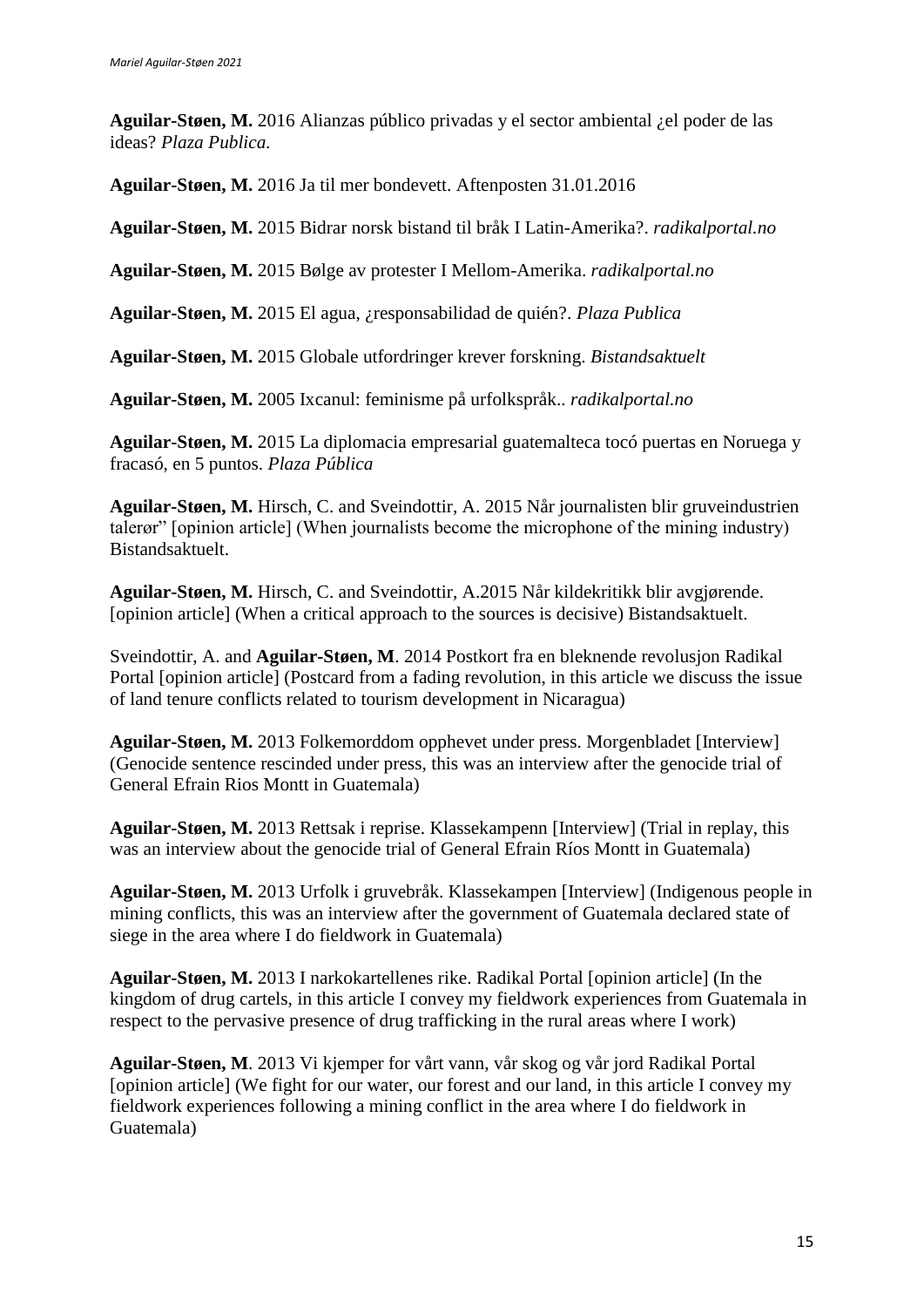**Aguilar-Støen, M**. 2013 Guatemala: Aldri igjen. Radikal Portal [opinion article] (Guatemala, never again. In this article I analyse the result of the genocide trial against General Efrain Rios Montt in Guatemala)

McNeish, John-Andrew; Leer, Lars; Krøvel, Roy Gunnar; Nymark, Johannes Andreas; Gloppen, Siri; Leifsen, Esben; Bull, Benedicte; García-Godos, Jemima; **Aguilar-Støen, Mariel;** Braathen, Einar; Bye, Vegard; Hauge, Wenche Iren; Haarstad, Håvard; Guzman-Gallegos, Maria A; Sønneland, Anne Margrethe; Fuentes, Daniela Orge; Helgesen, Arnhild; Hirsch, Cecilie Karina Von; Bjune, Maren. 2013 Inkvisitorisk fra lederen for Oslo Freedom Forum. *Aftenposten.no* [opinion article]

McNeish, John-Andrew; Leer, Lars; Krøvel, Roy Gunnar; Nymark, Johannes Andreas; Gloppen, Siri; Leifsen, Esben; Bull, Benedicte; García-Godos, Jemima; **Aguilar-Støen, Mariel;** Braathen, Einar; Bye, Vegard; Hauge, Wenche Iren; Haarstad, Håvard; Guzman-Gallegos, Maria A; Sønneland, Anne Margrethe; Fuentes, Daniela Orge; Helgesen, Arnhild; Hirsch, Cecilie Karina Von; Bjune, Maren. Menneskerettighetene er udelelige. 2013 *Aftenposten* [opinion article]

# **Policy related publications and reports**

**Aguilar-Støen, M** and Bull, B. 2017 En oversikt over de viktigste norske bidrag til fredsbygging i Guatemala 1996-2016 SUM/NOREF.

**Aguilar-Støen, M** and Bull, B. 2017 Las contribuciones clave de la cooperación noruega a la construcción de la paz en Guatemala 1996-2016 SUM/NOREF.

Hirsch, Cecilie Karina Von; **Aguilar-Støen, Mariel;** McNeill, Desmond. 2012 and 2013 REDD: Insights from the Field. Six policy briefs.

Garcia, R.J., **Aguilar-Støen, M.** 2011 Midterm Assessment of MAP (Mesoamerican Agroenviornmental Program). NORAD.

Pacheco, P; **Aguilar-Støen, M**. Borner, J.; Etter, A.; Putzel, L.; Vera Diaz, M. 2010 Actors and landscape changes in tropical Latin America. Challenges for REDD+ design and implementation. *CIFOR info brief* 2010.

**Støen, M.** 2004 Research and training cooperation: The PACA project (a collaboration between CATIE, NINA and SUM). Agro-Environmental Cooperation between European Organizations, CATIE and Other Institutions in Tropical Latin America: Experiences and **Opportunities** 

#### **4. Qualifications for management and administration**

# **Positions by election**

2017-2020 Deputy Board Member, representative of the academic staff Centre for Development and the Environment, (SUM) University of Oslo 2004-2008 Board member, Centre for Development and the Environment, (SUM) University of Oslo.